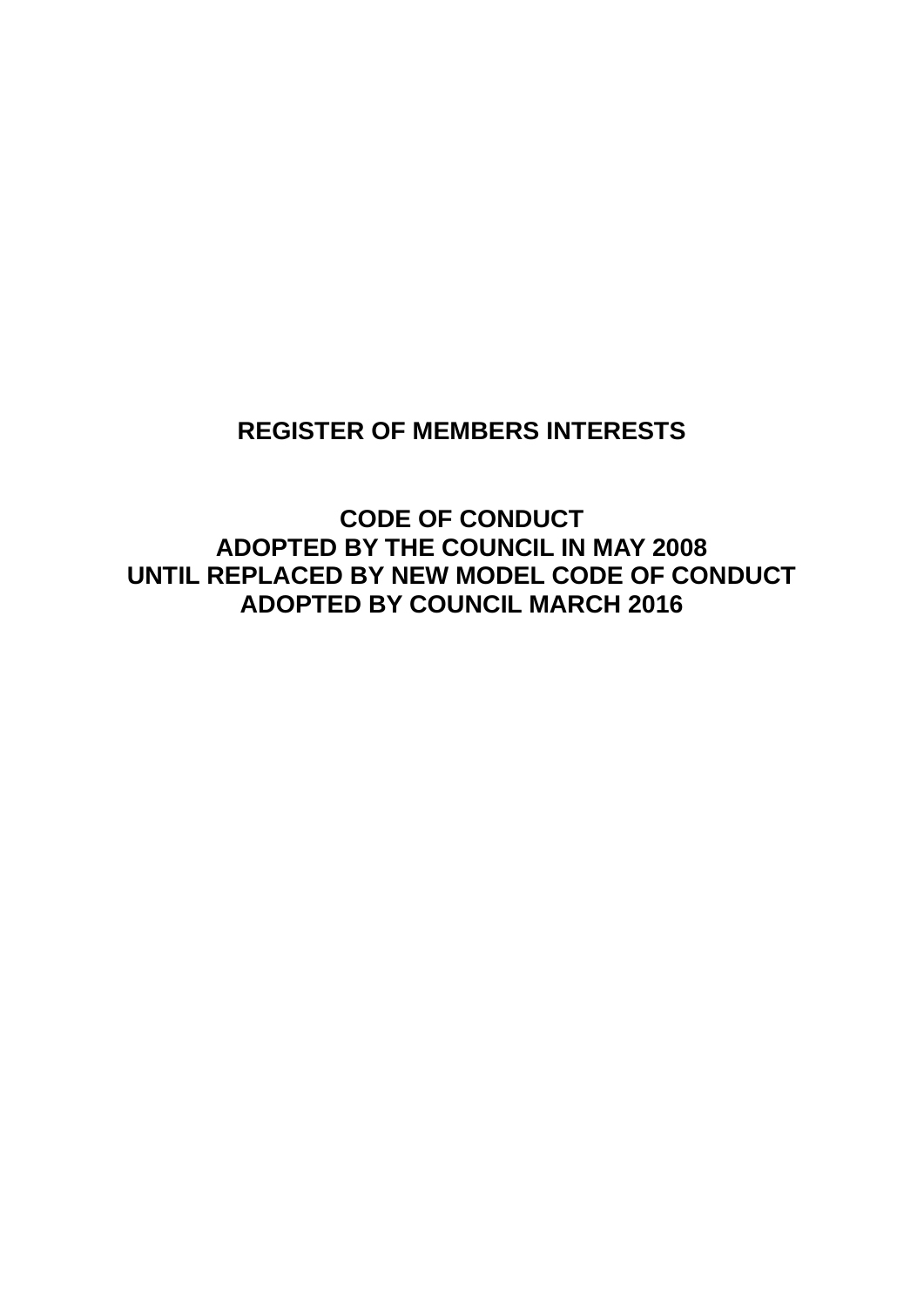| Date of<br><b>Meeting</b> | <b>Minute</b><br>No | <b>Heading</b>                                                     | <b>Type of Interest</b>                                                | <b>Members</b><br><b>Name</b> |
|---------------------------|---------------------|--------------------------------------------------------------------|------------------------------------------------------------------------|-------------------------------|
| 11/07/08                  | 36(b)               | <b>Planning App</b><br>No. 045211                                  | Adjoins fathers property<br>Likely to inherit land                     | A. Griffiths                  |
| 14/11/08                  | 93(b)               | <b>Planning App</b><br>045629                                      | Application by his son                                                 | M.A. Reece                    |
| 08/05/09                  | 7(b)                | <b>Planning App</b><br>046183                                      | Sister in law lives adjacent                                           | S. Manfredi                   |
| 08/05/09                  | 7(b)                | <b>Planning App</b><br>046183                                      | Brother owns adjacent<br>property                                      | T. Renshaw                    |
| 10/09/10                  | 69                  | Website upgrade                                                    | Engaged with IT supplier<br>on other works                             | C.P. Owens                    |
| 08/10/10                  | 73(a)               | <b>Planning App</b><br>047893                                      | Brother owns adjacent<br>property                                      | T. Renshaw                    |
| 12/11/10                  | 88(a)               | <b>Bagillt Bowling</b><br>Club                                     | Wife is a member of club<br>seeking green maintenance<br>financial aid | M.A. Reece                    |
| 11/02/11                  | 122(b)              | <b>Planning App</b><br>048155                                      | Adjacent to own dwelling                                               | T. Renshaw                    |
| 14/09/12                  | 55(b)               | <b>Planning App</b><br>050071                                      | Adjacent to family                                                     | T. Renshaw                    |
| 12/06/13                  | 35                  | <b>Transfer of Web</b><br>design from the<br><b>IT Sector firm</b> | Owner of Bagillt Web<br>Design Councils web<br>firm                    | C.P. Owens                    |
| 11/09/13                  | 66(b)               | <b>Planning App</b><br>051159                                      | Land adj to family<br>house                                            | T. Renshaw                    |
| 13/11/13                  | 112                 | Website<br>Maintenance                                             | Owner of Bagillt Web<br>Design Company                                 | C.P. Owens                    |
| 19/02/14                  | 127b                | Paying Pl.App. Fee<br>on behalf of club                            | Wife is a member of bowling<br>club                                    | M.A. Reece                    |
| 14/05/14                  | 5                   | Vacancy co-option                                                  | <b>Family connections</b>                                              | R. Davies                     |
| 11/06/14                  | 29                  | Website<br>Maintenance                                             | Owner of Bagillt Web<br>Design Company                                 | C.P. Owens                    |
| 13/05/15                  | 7a                  | <b>Planning App</b><br>053651                                      | Sister lives in property                                               | T. Renshaw                    |
| 11/06/15                  | 21a                 | <b>Planning App</b><br>053375                                      | Neighbour related                                                      | D.J. Williams                 |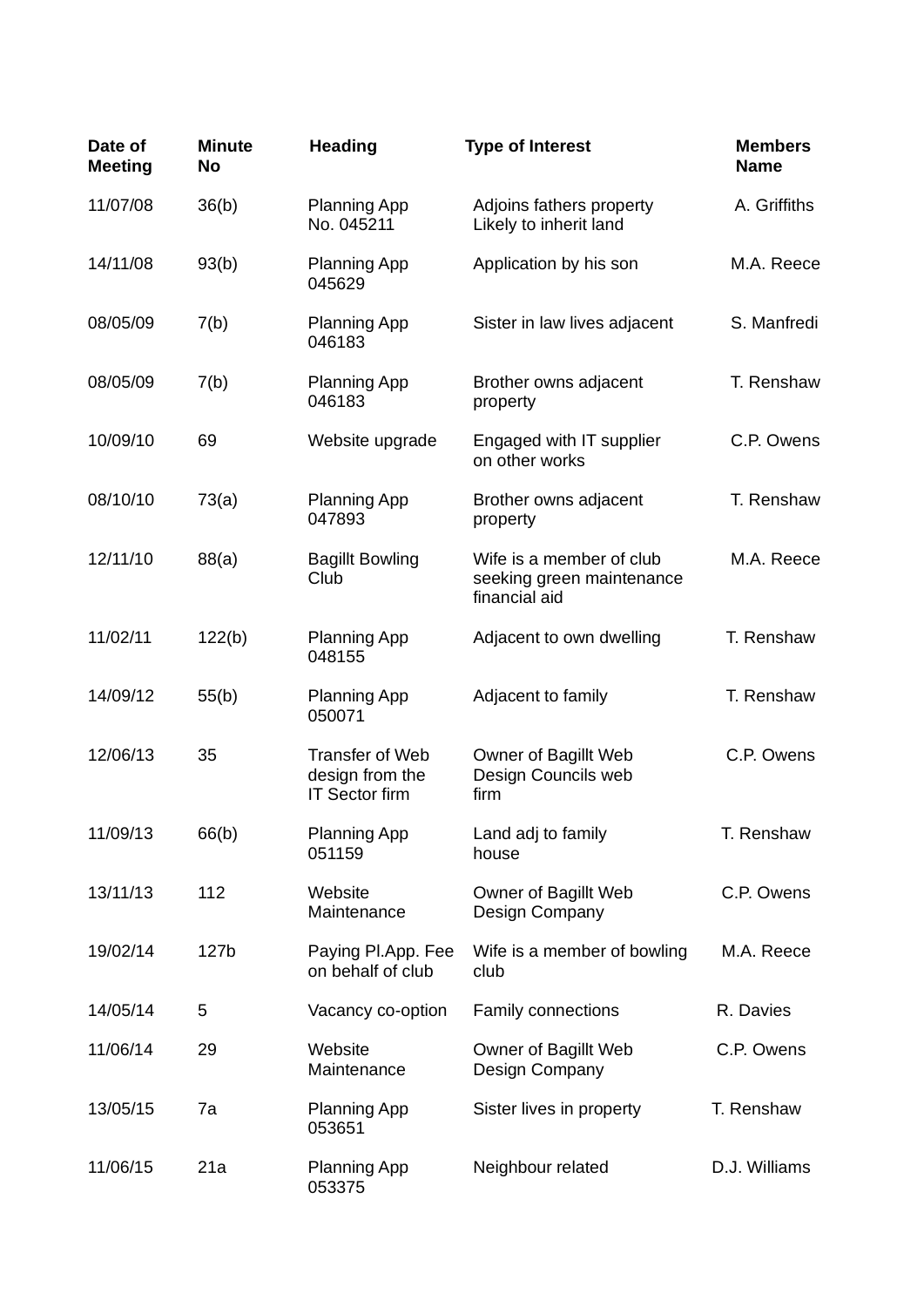| 11/06/15 | 21a | <b>Planning App</b><br>053375           | <b>Brother applicant</b>                                       | C. Williams         |
|----------|-----|-----------------------------------------|----------------------------------------------------------------|---------------------|
| 11/06/15 | 22  | Website<br>Maintenance                  | Owner of Bagillt Web<br>Design Company                         | C.P. Owens          |
| 14/10/15 | 69  | Financial<br>Assistance                 | <b>Friends of Bagillt</b><br>Foreshore membership              | M.A. Reece          |
| 14/10/15 | 69  | Financial<br>Assistance                 | <b>Friends of Bagillt</b><br>Foreshore membership              | <b>B.T. Doleman</b> |
| 14/09/16 | 8   | <b>Planning App</b><br>055188           | Sub on Flintshire Planning<br>Committee                        | M. A. Reece         |
| 12/10/16 | 61  | <b>Planning App</b><br>055188           | Sub on Flintshire Planning<br>Committee                        | M. A. Reece         |
| 12/10/16 | 66  | Financial<br>Assistance                 | Involved with Bagillt<br><b>Heritage Society</b>               | <b>B.T. Doleman</b> |
| 08/02/17 | 110 | <b>Water Bill</b>                       | Involved with<br><b>Bagillt Community</b><br>Library           | <b>B.T. Doleman</b> |
| 08/02/17 | 110 | <b>Water Bill</b>                       | Involved with<br><b>Bagillt Community</b><br>Library           | C. P. Owens         |
| 12/04/17 | 149 | <b>Planning App</b><br>056628           | <b>Application by Councillor</b>                               | B. T. Doleman       |
| 12/04/17 | 158 | <b>Street Furniture</b><br><b>Works</b> | Family Member provided<br>quote for works                      | K. Rush             |
| 14/2/18  | 124 | <b>Financial Donation</b>               | Involved with<br><b>Bagillt Community</b><br>Library           | <b>B.T. Doleman</b> |
| 14/3/18  | 145 | Accounts for<br>Payment                 | Owner of Bagillt<br><b>Website Design</b>                      | C. P. Owens         |
| 10/10/18 | 77  | <b>Financial Donation</b>               | School<br>Governor                                             | K. Rush             |
| 10/10/18 | 77  | <b>Financial Donation</b>               | School                                                         | A. Griffiths        |
| 10/10/18 | 77  | <b>Financial Donation</b>               | School                                                         | C. Rensahaw         |
| 10/10/18 | 77  | <b>Financial Donation</b>               | Known to<br>the Painter who quoted<br>for the works at Library | M. A. Reece         |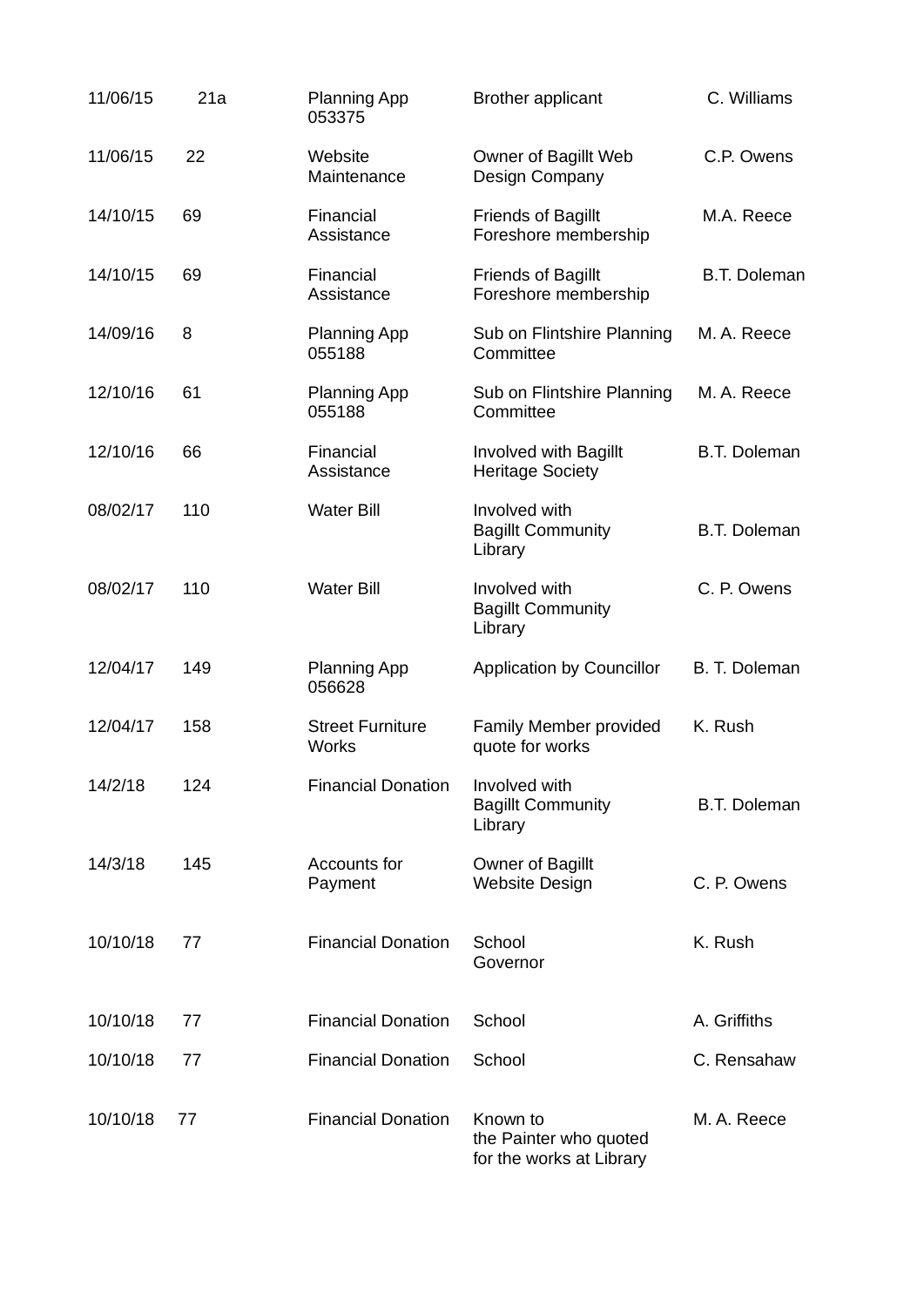| 13/3/19  | 157 | Accounts for<br>Payment       | Owner of Bagillt<br><b>Website Design</b>                   | C. P. Owens    |
|----------|-----|-------------------------------|-------------------------------------------------------------|----------------|
| 10/04/19 | 175 | <b>Planning App</b><br>059708 | <b>Application by Councillor</b>                            | B. T. Doleman  |
| 10/04/19 | 175 | <b>Planning App</b><br>059708 | Related to contractor                                       | C. Williams    |
| 10/04/19 | 175 | <b>Planning App</b><br>059708 | Related to contractor                                       | D. J. Williams |
| 14/10/20 | 242 | <b>Financial Donation</b>     | School<br>Governor                                          | K. Rush        |
| 14/10/20 | 242 | <b>Financial Donation</b>     | School<br>Governor                                          | A. Griffiths   |
| 10/3/21  | 74  | Accounts for<br>Payment       | Owner of Bagillt<br><b>Website Design</b>                   | C. P. Owens    |
| 10/3/21  | 84  | <b>Bagillt Web</b><br>Design  | Owner of Bagillt<br><b>Website Design</b>                   | C. P. Owens    |
| 10/3/21  | 84  | <b>Bagillt Web</b><br>Design  | <b>Related to Owner of Bagillt</b><br><b>Website Design</b> | W. Owens       |
| 10/3/21  | 99  | Accounts for<br>Payment       | Owner of S. Garden Maintenance<br>S. Griffiths              |                |
| 12/5/21  | 13  | Accounts for<br>Payment       | Reimbursement of items for village                          | R. Davies      |
| 9/6/21   | 35  | <b>Bagillt Web</b><br>Design  | Owner of Bagillt<br><b>Website Design</b>                   | C. P. Owens    |
| 9/6/21   | 35  | <b>Bagillt Web</b><br>Design  | <b>Related to Owner of Bagillt</b><br><b>Website Design</b> | W. Owens       |
| 14/6/21  | 51  | Website<br>Accessibility      | Owner of Bagillt<br><b>Website Design</b>                   | C. P. Owens    |

## **NOTES ON DECLARING AND MAINTAINING MEMBERS INTERESTS**